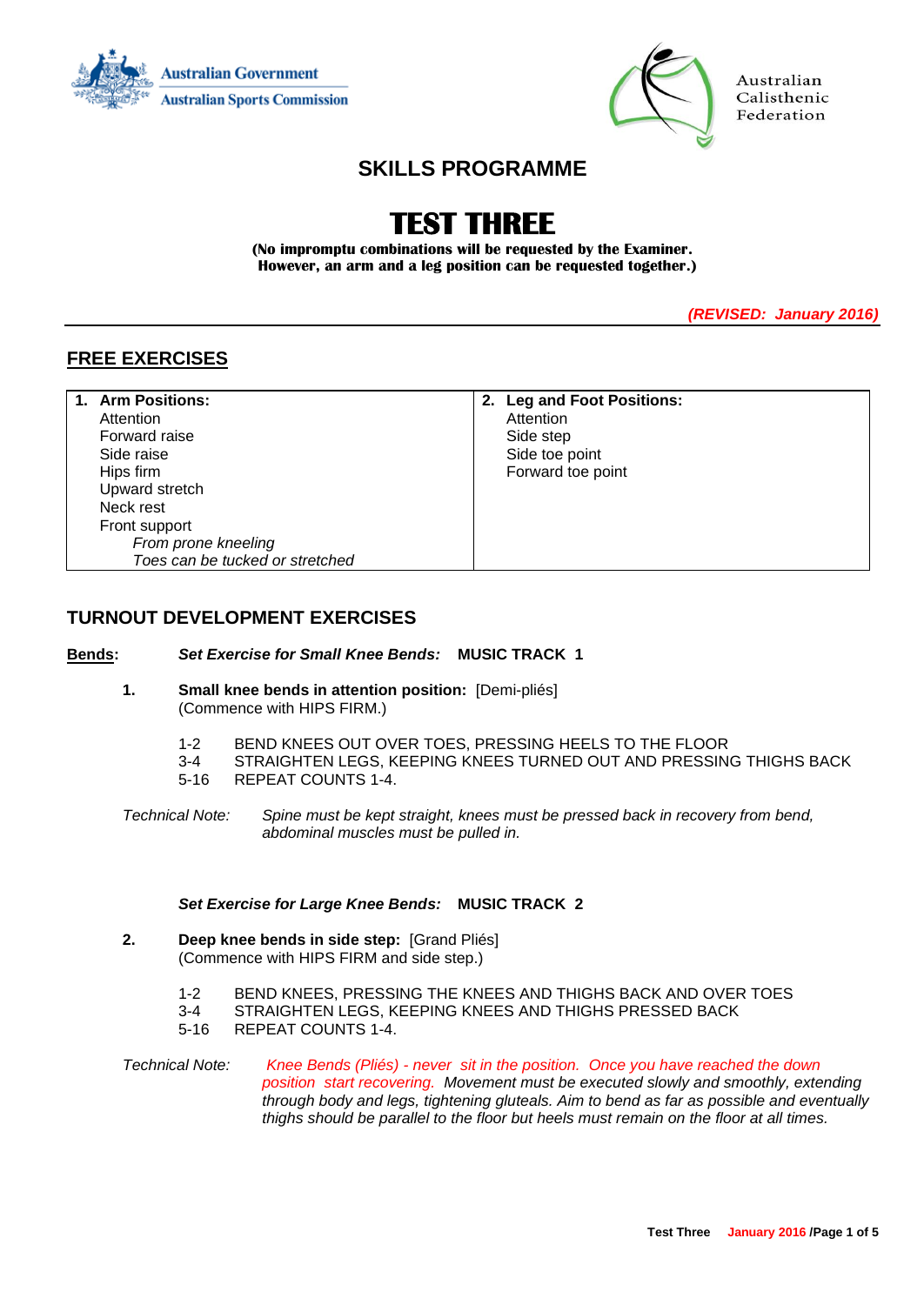## **TURNOUT DEVELOPMENT EXERCISES (cont.)**

#### **Floorwork:** *Set Exercise:* **MUSIC TRACK 3**

#### **1. Foot and Instep Stretches**

(Commence in long sit position with NO TURNOUT, feet flexed and arms extended to the side with finger tips to the floor.

Slowly stretch feet out through insteps, then toes. Repeat by quickly flexing feet.)

- 1-2 STRETCHING INSTEPS TOWARDS FLOOR
- 3 STRETCH TOES LAST
- 4 FLEX FEET
- 5-16 REPEAT THE ABOVE ANOTHER THREE TIMES.

#### *END OF TURNOUT DEVELOPMENT EXERCISES*

## **ROD EXERCISES**

Undergrip Forward raise twist Upward stretch Vertical twist Side raise twist

## *Set Exercise:* **MUSIC TRACK 6**

- 1 2 *L* FORWARD RAISE TWIST, *L* FORWARD TOE POINT
- 3 4 ATTENTION
- 5 6 *R* SIDE RAISE TWIST, *R* SIDE TOE POINT
- 7 8 ATTENTION
- 9 10 RISE ON TOES, ARMS UPWARD STRETCH
- 11 12 DEMI-PLIÉ IN ATTENTION, ARMS FORWARD RAISE
- 13 14 *L* VERTICAL TWIST, WITH LEGS STRAIGHT AND FEET TO ATTENTION
- 15 16 UNTWIST TO ROD ACROSS LEGS AND FEET TO ATTENTION.

*Technical note: Heels need not be together in rise on toes.*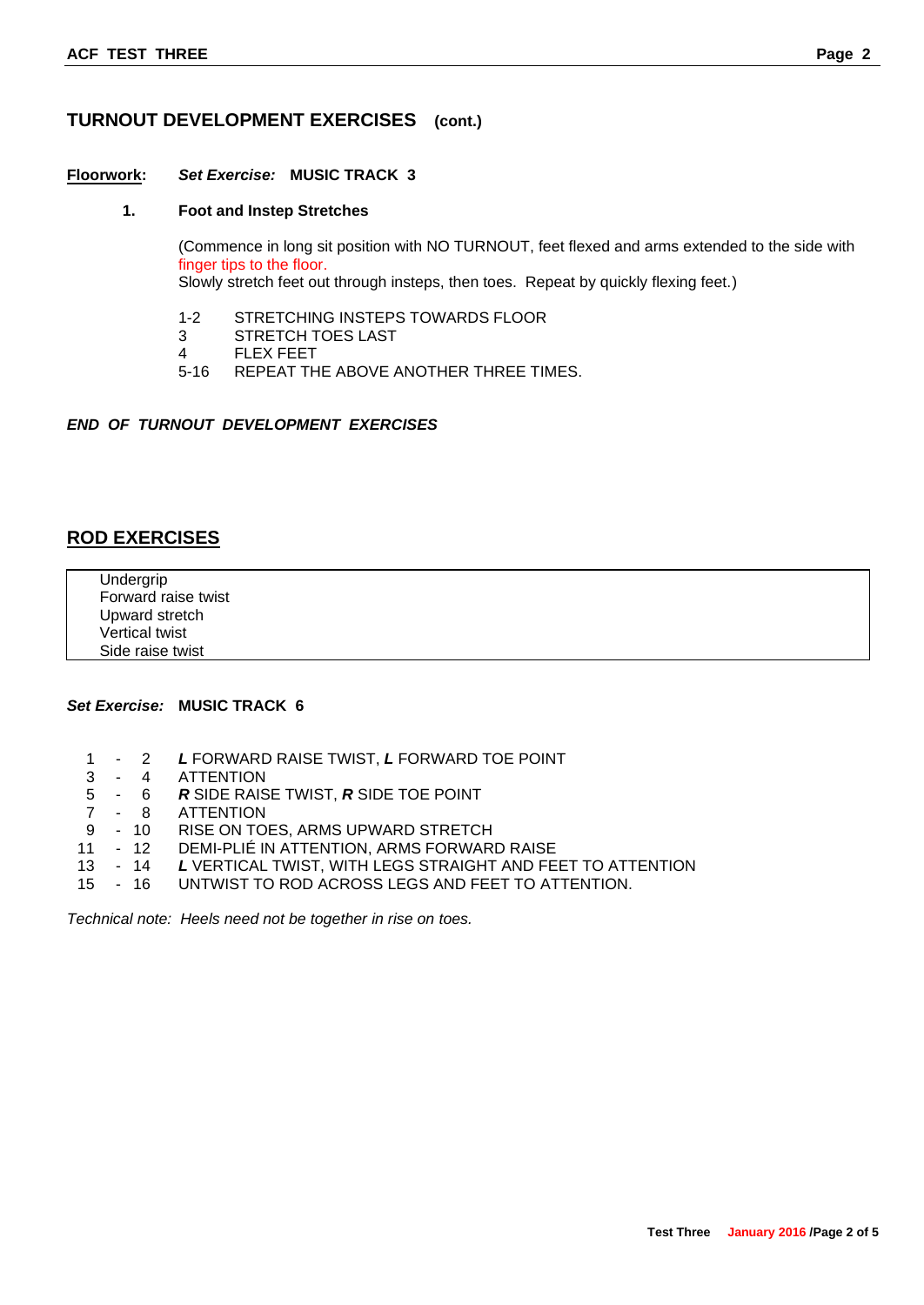## **CLUB SWINGING**

| 1. | Inward:<br>Full circle<br>Headswing<br>Backswing                                              | 2. Outward:<br>Full circle<br>Headswing<br>Backswing |
|----|-----------------------------------------------------------------------------------------------|------------------------------------------------------|
|    | 2. Parallel (L&R directions):<br>Full circle<br>Headswing<br>Legswing<br>Overhead wrist swing |                                                      |

## *Set Exercise:* **MUSIC TRACK 7**

Parallel: (*L* & *R* DIRECTIONS) *On the 4 bar introduction - 1 – 2 Wait standing at attention with the clubs along the arms 3 – 4 Side step to the left and swing the clubs inward to upward stretch*

- 1 FULL CIRCLE *L* SIDE
- 2 HEADSWING<br>3 FULL CIRCLE
- 3 FULL CIRCLE<br>4 OVERHEAD W
- 4 OVERHEAD WRISTSWING BOTH HANDS<br>5-8 REPEAT COUNTS 1-4 TO R SIDE.
- 5-8 REPEAT COUNTS 1-4 TO *R* SIDE.

Repeat Exercise again

## **FIGURE MARCHING**

Mark time Forward March with arm swinging

#### *Set Exercise:* **MUSIC TRACK 8**

(Commence *L* upstage back corner facing *R* downstage front corner.)

- 1 8 MARK TIME
- 9 16 FORWARD MARCH WITH ARM SWINGING
- 1 8 FORWARD MARCH WITH ARM SWINGING (attention on count 8 by forward step)
- 9 16 MARK TIME.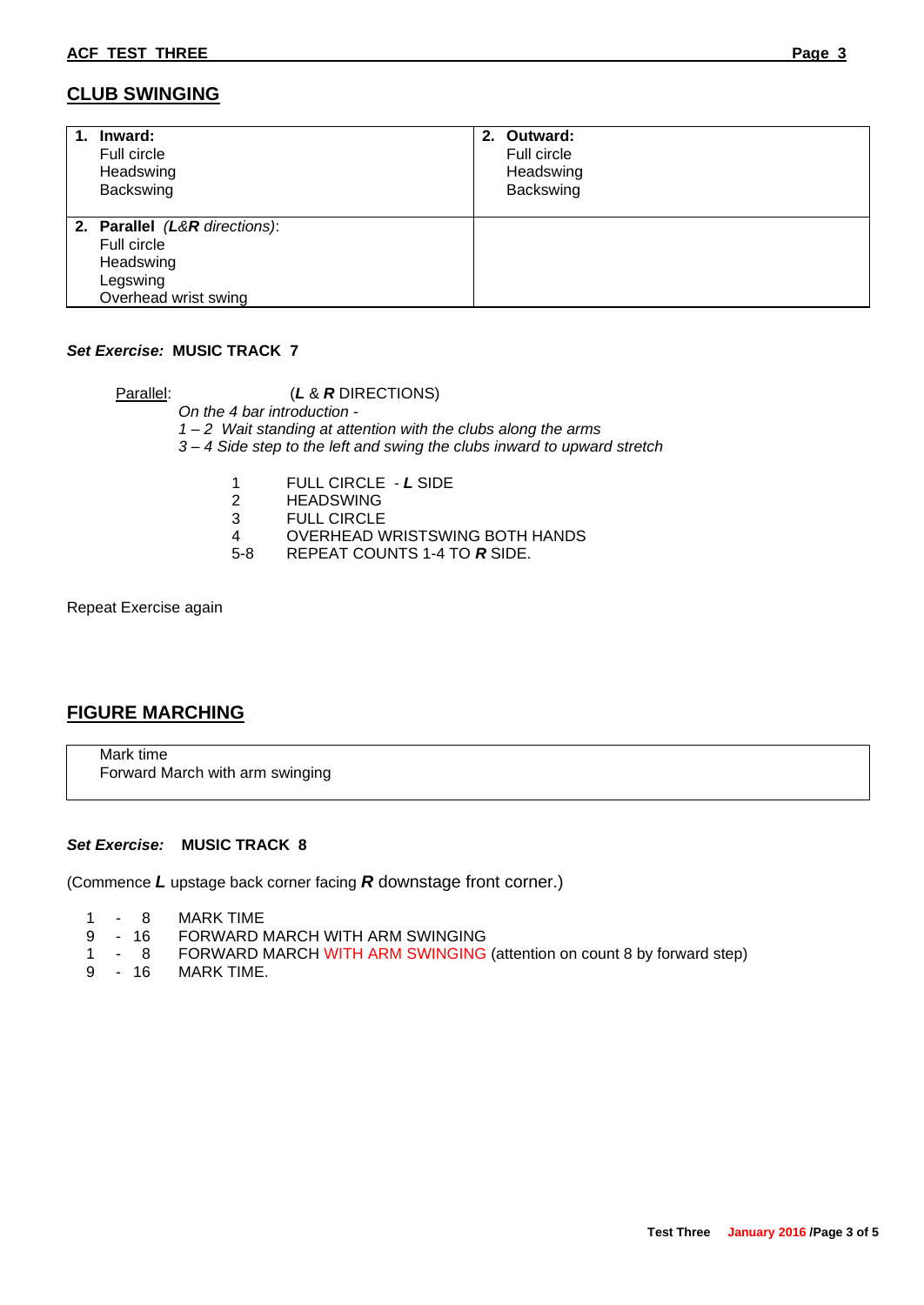# **AESTHETIC**

| 1. Arm Positions:        | 2. Foot Positions:          |
|--------------------------|-----------------------------|
| Preparation position     | 1 <sup>st</sup> position    |
| 1 <sup>st</sup> position | $2nd$ position              |
| 2 <sup>nd</sup> position | 3 <sup>rd</sup> position    |
| Low $2nd$ position       | Curtsy                      |
| 5 <sup>th</sup> position | Demi-plie in 3rd            |
|                          | Toepoint to 2 <sup>nd</sup> |

## *Set Exercise:* **MUSIC TRACK 9**

(Commence facing *R* downstage front corner, feet in 3rd position, *L* foot in front , arms in preparation.)

| 1 - 2 DEMI-PLIE<br>$3 - 4$<br><b>RECOVER</b><br>ARMS 1ST<br>5<br>ARMS TO 2ND<br>6<br>DEMI-PLIE IN 3RD<br>7 - 8<br>TOE POINT FORWARD WITH THE L FOOT<br>9<br>10<br>STEP FORWARD FACING R FRONT CORNER<br>11<br>STEP TO R FACING THE FRONT<br>$12 \overline{ }$<br>CURTSY.<br>head | Arms low $2^{nd}$ , head & eye line to the front<br>Arms preparation, eye line to hands, head inclined to the R<br>Eye line remains to hands, head inclined to the R<br>Head and eye line to the front<br>Arms preparation<br>Arms 5 <sup>th,</sup> head and eye line to the front<br>Arms through 2 <sup>nd</sup><br>Arms low 2 <sup>nd</sup><br>Slight undulation of lower arms and hands, forward tilt of the |
|----------------------------------------------------------------------------------------------------------------------------------------------------------------------------------------------------------------------------------------------------------------------------------|------------------------------------------------------------------------------------------------------------------------------------------------------------------------------------------------------------------------------------------------------------------------------------------------------------------------------------------------------------------------------------------------------------------|
|----------------------------------------------------------------------------------------------------------------------------------------------------------------------------------------------------------------------------------------------------------------------------------|------------------------------------------------------------------------------------------------------------------------------------------------------------------------------------------------------------------------------------------------------------------------------------------------------------------------------------------------------------------------------------------------------------------|

# **DANCE**

| <b>Identify in Set Choreography:</b> |                                      |
|--------------------------------------|--------------------------------------|
| 1. Galop forward                     | Polka forward<br>5.                  |
| 2. Galop sideways                    | 1 <sup>st</sup> on demi-pointe<br>6. |
| 3. Walking on demi-pointe            | Curtsy -curtsy may be performed with |
| 4. Skips forward                     | foot behind on demi-pointe           |
|                                      |                                      |

## *Set Exercise:* **MUSIC TRACK 10**

(Commence centre back facing *L* downstage front corner. Hands HIPS FIRM.)

| 1 - 8<br>8 WALKS FORWARD ON DEMI-POINTE COMMENCING<br>WITH THE R FOOT                                                                                                                                                                   | Hands Hips Firm                                                                                  |
|-----------------------------------------------------------------------------------------------------------------------------------------------------------------------------------------------------------------------------------------|--------------------------------------------------------------------------------------------------|
| $9 - 12$<br>3 SIDE GALOPS TO THE R DOWNSTAGE FRONT CORNER,<br>ON THE 3RD GALOP JUMP, FEET TOGETHER IN 1ST                                                                                                                               |                                                                                                  |
| TRAVELLING TO L DOWNSTAGE FRONT CORNER 3<br>$13 - 16$<br>GALOPS FORWARD WITH L FOOT IN FRONT, ON THE 3RD<br>GALLOP JUMP FEET TOGETHER IN 1ST                                                                                            |                                                                                                  |
| Turn to the $R$ and circle towards centre back                                                                                                                                                                                          |                                                                                                  |
| COMMENCE WITH A HOP, 4 POLKAS FORWARD WITH<br>1 - 8<br>LOW DÉVELOPPÉ COMMENCING WITH R FOOT                                                                                                                                             |                                                                                                  |
| $9 - 16$<br>8 SKIPS FORWARD IN A CIRCLE COMMENCING<br>WITH THE <b>R</b> FOOT [KNEES PARALLEL (FORWARD)]                                                                                                                                 |                                                                                                  |
| Coda                                                                                                                                                                                                                                    |                                                                                                  |
| RUN FORWARD TO CENTRE STAGE & FINISH<br>- 3<br>1 <sup>ST</sup> ON DEMI-POINTE, LOWER HEELS IN 1 <sup>ST</sup> , SIDE STEP TO THE<br><b>R AND PLACE THE TIP OF THE L FOOT BEHIND THE</b><br>SUPPORTING R LEG IN CURTSY POSITION, CURTSY. | Arms open through 1 <sup>st</sup> /2 <sup>nd</sup><br>to low 2 <sup>nd</sup> , palms facing down |
| RECOVER FROM CURTSY EXTENDING SUPPORTING LEG.<br>4                                                                                                                                                                                      | Maintain arms in low 2 <sup>nd</sup>                                                             |